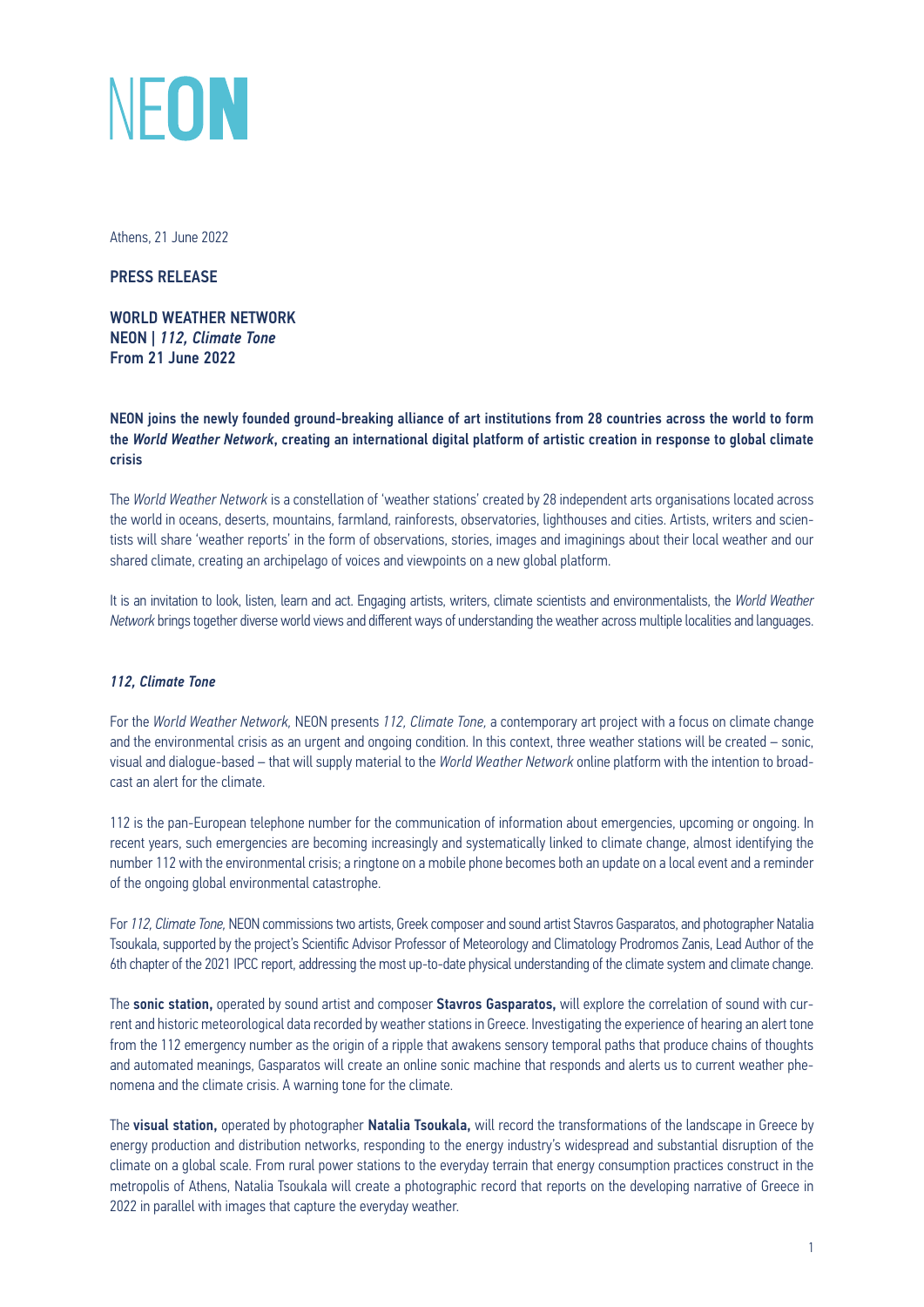The **dialogues (podcasts)** are a series of short recordings, podcasts which intend to send a localised signal from our geographical position to the world; Greece sending a local warning signal from the climate change hot-spot of the Mediterranean Basin to the global ecosystem. Greek scientists, locals affected by differing forms of climate change, groups working to counter-act the change that we are experiencing, and those making the ultimate decisions that are affecting our lives will take part in accessible and informative conversations with the aim of illuminating a subject still not part of everyday discourse in Greece.

NEON's curatorial team for the project comprises Fanis Kafantaris, Ioanna Mimi and Andrew Spyrou. According to the curators: *112, Climate Tone creates a number of 'weather stations' for the World Weather Network observing from the local scale to the global, one deriving from the other. Through conversations with scientists and researchers from the Greek and Mediterranean region, investigating how equipment and data participate in the global network, 112, Climate Tone attempts a contemporary documentation of our geographical area, seeking to contribute to the global dialogue on climate change.* 

The *World Weather Network* launches on Tuesday 21 June 2022, on the summer solstice: the longest day in the northern hemisphere and the shortest day in the southern hemisphere.

As part of the launch, artists (and in some cases community participants) from each weather station will collaborate on a unique film project, co-creating a 'special report' for the Network, a single film, providing a global window onto local weather across the Network at a specific time of year.

Moreover, the London Review of Books are commissioning special reports from writers based in many of the locations in the *World Weather Network.*

More on the *World Weather Network* [worldweathernetwork.org](http://worldweathernetwork.org/) Information [neon.org.gr](https://neon.org.gr)

The *World Weather Network* comprises the following 28 independent art organizations:

ARTANGEL, London ARTINGENIUM, Donostia/San Sebastián ART JAMEEL, Dubai ART SONJE CENTER, Seoul BUNDANON, New South Wales DHAKA ART SUMMIT, Bangladesh ENOURA OBSERVATORY, Japan NICOLETTA FIORUCCI FOUNDATION, Grasse FOGO ISLAND ARTS, Newfoundland FONDAZIONE SANDRETTO RE REBAUDENGO, Torino HOLT-SMITHSON FOUNDATION, New Mexico ICELANDIC ARTS CENTRE, Reykjavik IHME HELSINKI, Helsinki KHOJ, New Delhi MALI, Lima MCAD, Manila NEON, Athens NGO, Johannesburg WAAG, Amsterdam RUYA FOUNDATION, Iraq SAHA, Istanbul SOPHIA POINT, Guyana TERRA FOUNDATION, Comporta TE TUHI, Aotearoa / New Zealand UCCA, Beijing / Qinhuangdao YINKA SHONIBARE FOUNDATION, Lagos / Ijebu 32 DEGREES EAST, Uganda